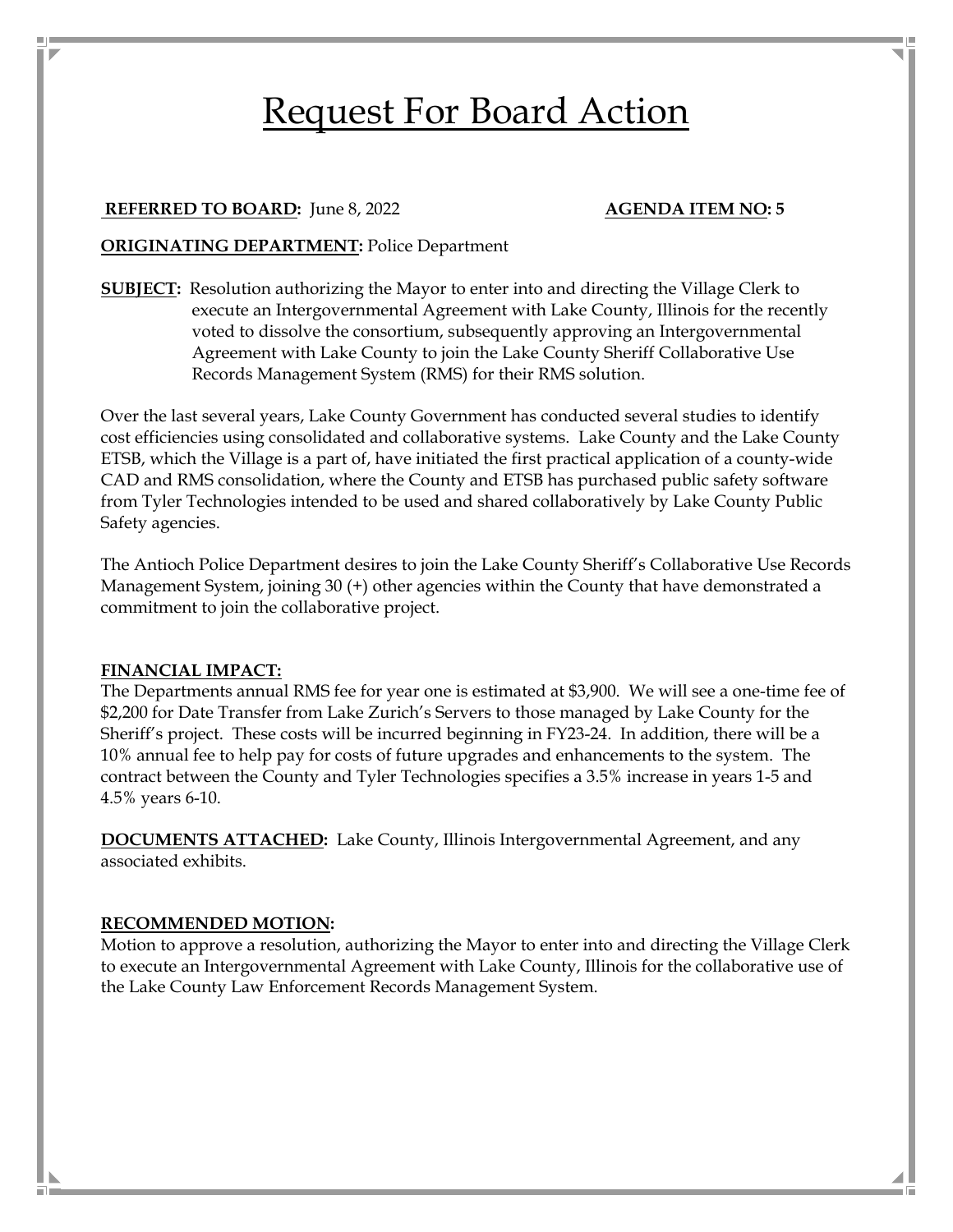### *Village of Antioch, Illinois*

## **RESOLUTION NO. 22-**

### **A RESOLUTION AUTHORIZING THE EXECUTION OF AN INTERGOVERNMENTAL AGREEMENT WITH LAKE COUNTY, ILLINOIS FOR THE COLLABORATIVE USE OF THE LAKE COUNTY LAW ENFORCEMENT RECORDS MANAGEMENT SYSTEM**

**WHEREAS,** the Village of Antioch (the "Village") is an Illinois non-home rule municipality organized and operating under the Illinois Municipal Code (65 ILCS 5/1, et seq.) and Lake County, Illinois (the "County") is a local unit of government, organized pursuant to the Constitution of the State of Illinois; and

**WHEREAS**, the Village Mayor (the "Mayor") and the Village Board of Trustees (the "Village Board", and together with the Mayor, the "Corporate Authorities") are committed to the efficient operation of government; and

**WHEREAS,** as part of a collaborative process through which 21 municipalities and law enforcement entities sought a provider for a variety of law enforcement software solutions, the County, in conjunction with the Lake County Sheriff (the "Sheriff'), contracted with Tyler Technologies ("Tyler") to license and support a law enforcement records management system (the "License Agreement"); and

**WHEREAS,** the License Agreement provides any agency within the geographic boundaries of Lake County, Illinois, with the right to acquire a site license for the Records, Field Reporting, Corrections and Brazos software; and

**WHEREAS,** the Village desires for its Police Department to use the records management system for creating, reporting and maintaining law enforcement records, and is willing to pay its proportionate share of the cost for the use and maintenance of the system; and

**WHEREAS,** the Village's use and maintenance of the records management system will be governed by the terms set forth in the proposed Intergovernmental Agreement (the "Agreement") with the County, which is attached to this Resolution as **Exhibit A**; and

**WHEREAS,** the County and Municipality are authorized to enter into this Agreement under the Intergovernmental Cooperation Act (5 ILCS 220/1-220/8);

NOW THEREFORE, BE IT RESOLVED by the Mayor and Board of Trustees of the Village of Antioch, Lake County, Illinois, as follows:

**SECTION 1: Incorporation.** The recitals above are incorporated by reference into this Section and made a part hereof as material and operative provisions of this Resolution.

**SECTION 2: Approval.** The Corporate Authorities approve the Agreement attached hereto as **Exhibit A** and authorize the Mayor, or his designee, to enter into and execute the Agreement, or any modifications thereof approved by the Mayor and the Village Attorney, and such other documents as are necessary to fulfill the Village's obligations under the Agreement. The Corporate Authorities further ratify